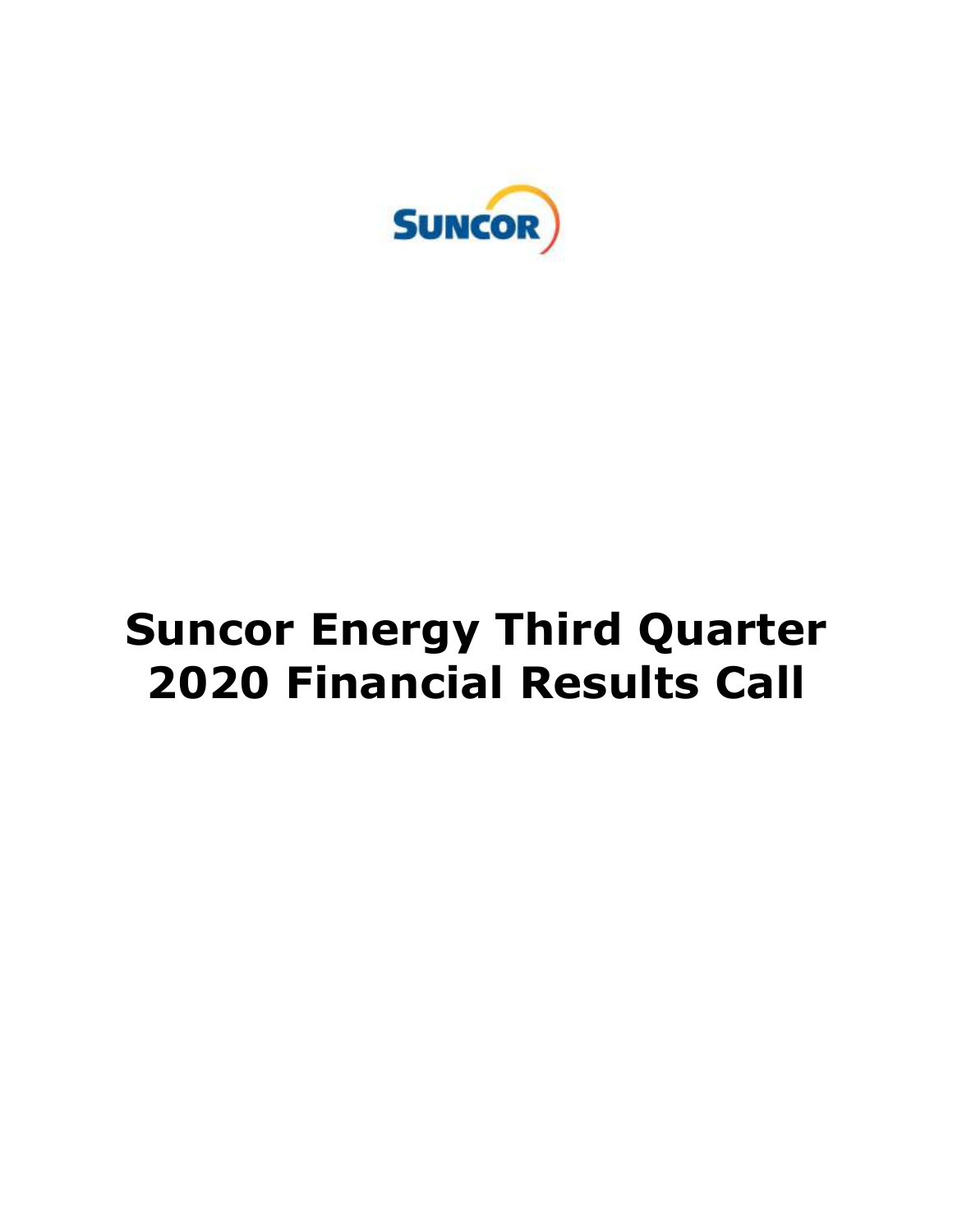**Operator:** Ladies and gentlemen, thank you for standing by and welcome to the Suncor Energy Third Quarter 2020 Financial Results Call. At this time all participants are in a listen-only mode. After the speakers' presentation, there will be a question and answer session. (Operator Instructions). I would now like to hand the conference over to your speaker today, Trevor Bell, Vice President of Investor Relations. Please go ahead, sir.

# Trevor Bell  *Vice President of Investor Relations, Suncor Energy Inc.*  **Introduction**

 Thank you, operator, and good morning. Welcome to Suncor's third quarter earnings call. With me this morning are Mark Little, President and Chief Executive Officer; and Alister Cowan, Chief Financial Officer. Please note that today's comments contain forward-looking information. The actual results may differ materially from the expected results because of various risk factors and assumptions that are described in our third quarter earnings release as well as our current Annual Information Form. And both are available and can be found at SEDAR, EDGAR and our website, [suncor.com](https://suncor.com).

 Certain financial measures referred to in these comments are not prescribed by Canadian GAAP. For a description of these financial measures, please see our third quarter earnings release. Following formal remarks, we'll open up the call to some questions.

Now, I'll hand it over to Mark for his comments.

# **Opening Remarks**  Mark Little  *President & Chief Executive Officer, Suncor Energy Inc.*

Great thanks, Trevor, and good morning everybody thanks for joining us.

 On our call last quarter, I expressed confidence in the momentum of our business and the decisions we made to lower our cash break-even costs, our ability to maintain financial health and deliver strong cash flow through these continued volatile times.

 The resilience of our physically integrated model was demonstrated again in the third quarter as we exited with over 95% refinery utilization. Our Downstream business delivered solid results and we're confident in the momentum and performance of the Downstream for the remainder of this year and into 2021. Across the company, our costs and capital spend is tracking very well with our revised guidance. Despite the operational challenges, our model allowed us to fully fund our capital, our dividend and reduce debt in the quarter.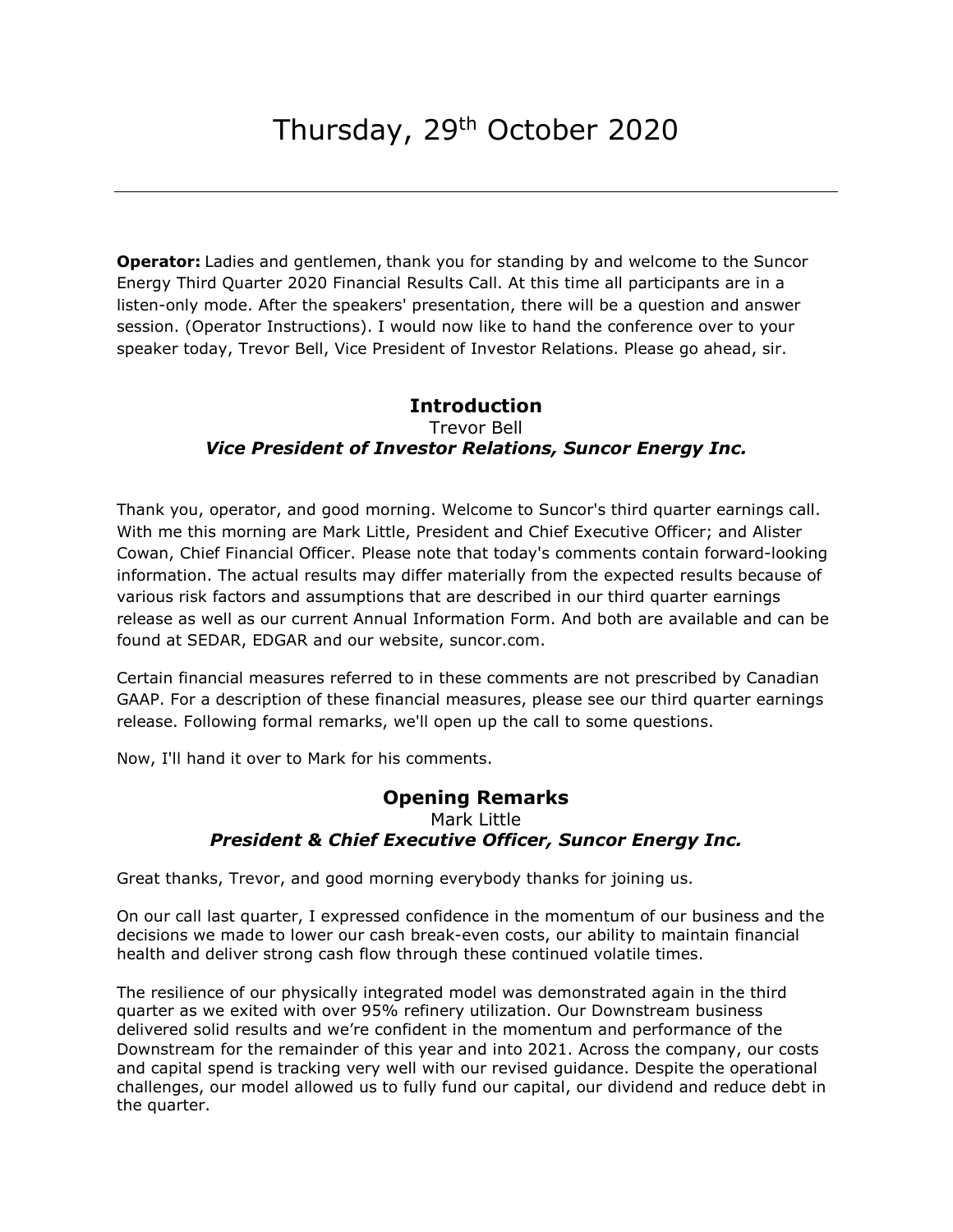Moving to operations. From the outset, let me say our third quarter operational performance does not reflect our commitment to operational excellence and the incident at Base Plant was extremely disappointing to all of us. But as you will hear in this quarterly update, our team is focused and committed to operating our assets safely and reliably, and we're well along the path to improve reliability.

 At Base Plant our work to ensure that our response to the August fire was grounded in operational excellence. We restored the full bitumen production capacity of the plant within a few weeks but decided to constrain the plant to ensure that we're not putting too much sediment or fine sand particles into the upgrader. This decision prioritizes reliability and capital discipline by protecting the long-term health and value of our assets. I'm pleased to say that all the repairs are substantially complete, and we expect to be operating at full mining rates of approximately 300,000 bbls/d by early November.

 Earlier this year, we outlined plans to increase Firebag's production by 30-40,000 bbls/d by 2025 through capital efficient plans to debottleneck the asset. In September, we provided an update on the work being completed to realize the initial portion of these incremental volumes. We have accelerated some maintenance originally scheduled for 2022, allowing us to fully leverage the new, additional emulsion handling and steam infrastructure. With this work completed this week, the asset is ramping up to nameplate capacity which has been increased by 12,000 bbls/d, or 6%, to 215,000 bbl/d.

 It's important to note that both the repairs at Base Plant and capacity increase at Firebag are included in our full year capital and production guidance – which remains unchanged from our September release.

 At Fort Hills, in September, the partners fully supported the decision to restart the second mine train of production, reduce structural costs of the assets, and fully deploy autonomous haul truck systems throughout the mine by year end. The phased ramp-up at Fort Hills introduces new volumes at a very low incremental operating cost and lays the foundation for further cost structure improvements. The second train has been in operation throughout October and the asset is now on track to achieve our Q4 targeted guidance of 120,000 –130,000 bbls/d. As a result of our cost reduction initiatives, the sustaining capital and operating costs required to operate at this level remains essentially unchanged from when we were only operating one train. We plan to increase the production of the second train in 2021, guided by achieving and maintaining the overall reduced structural costs associated with any increased production, the economics, and also driven by commodity prices. This continues to be worked by the owners.

 Last week, the Alberta Government made the decision to suspend monthly limits on production under the curtailment system. While the mandatory production curtailment regulation may be in place until December 2021, the indication is that the Government does not plan to resume production limits, and this is a very positive signal for us and we're really looking forward to this being a fully unencumbered market. We will be agile and disciplined as we consider the impacts of these changes on our production plan for Fort Hills.

 At Terra Nova, we're undertaking activities to safely preserve the vessel. We've deferred the asset life extension project until an economically viable way forward can be agreed upon with all stakeholders. Together with the owners, the province of Newfoundland & Labrador and the Federal Government, we're working hard to develop such a plan. Progress is being made – although much slower than we had hoped for.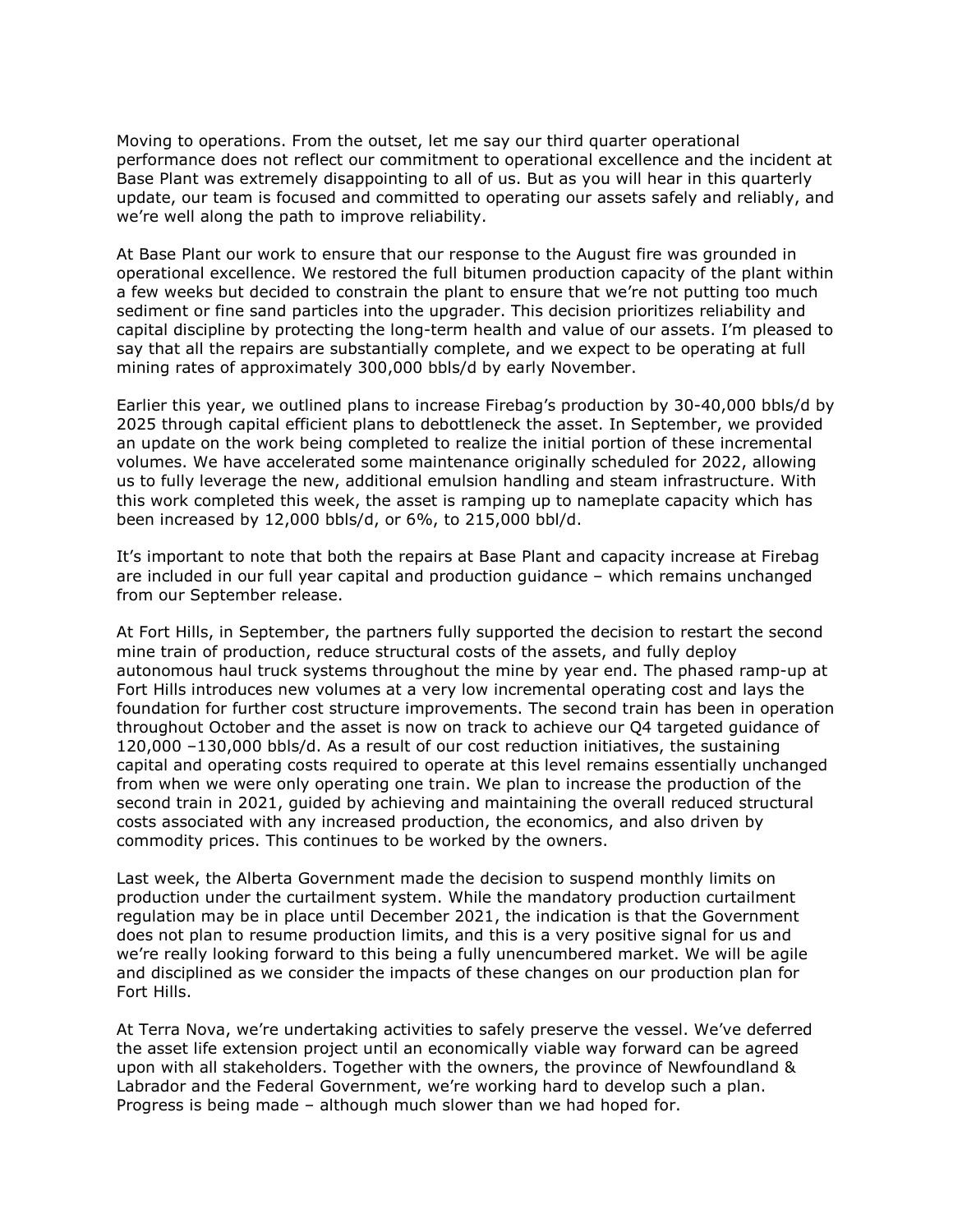Once an agreement has been achieved, we will work to develop a plan to return the vessel to safe and reliable operations.

 The interconnecting pipelines between Base Plant and Syncrude are nearing completion of construction and will be commissioned in the fourth quarter. We expect the bi-directional pipelines to enhance integration between these assets and provide increased operational flexibility.

 As in the second quarter, our Downstream business continues to outpace our peers across the continent. We averaged 87% utilization in the third quarter – once again performing about 15% higher than the Canadian refining average. This outperformance included the impact of planned maintenance at our largest refinery in Edmonton. In addition, our trading expertise and investment in logistics assets meant we continued to capture significant value in crude and refined products. This is evident in our refining margins that are significantly higher than benchmark crack spreads. Despite continued COVID-19 pandemic restrictions resulting in lower demand and challenging cracking margins, our Downstream business, once again, proved its strength, contributing nearly \$600 million of funds flow from operations in the quarter.

 As we exit October, we're expecting to have Base Plant back to full rates, Firebag ramping up to its new nameplate, Fort Hills increasing capacity by bringing on the second mining train, and Syncrude moving forward now that planned maintenance is fully complete. In addition, with downstream utilization continuing to build pre-COVID-19 levels, we expect strong Q4 operating performance which positions us very well for 2021.

I'll now hand it over to Alister to go through our quarterly financial results.

## Alister Cowan  *Chief Financial Officer, Suncor Energy Inc.*  **Financial Highlights**

Thanks, Mark.

 At the end of March, you'll recall we announced a \$1 billion reduction to our operating costs in 2020, compared to 2019. As you've seen during the quarter, we continued to progress towards this goal, as evidenced by our decrease in cost guidance for both Fort Hills and Syncrude, all of which we had shared in our September update release. Our absolute cash costs across the company are tracking in line with our \$1 billion reduction target.

target.<br>On capital spending, with the significant planned maintenance activities, we spent approximately \$910 million in the third quarter. Our year-to-date capital spend of \$2.9 billion positions us well to deliver a capital plan within the current guidance range of \$3.6 to \$4.0 billion. Within this reduced capital guidance range, we continue to invest in assets to improve the efficiency of our business, reduce future operating and sustaining capital costs, and drive towards our \$2 billion incremental free funds flow target by 2025. The incremental free funds flow target includes the Suncor/Syncrude interconnecting pipelines, that Mark previously mentioned.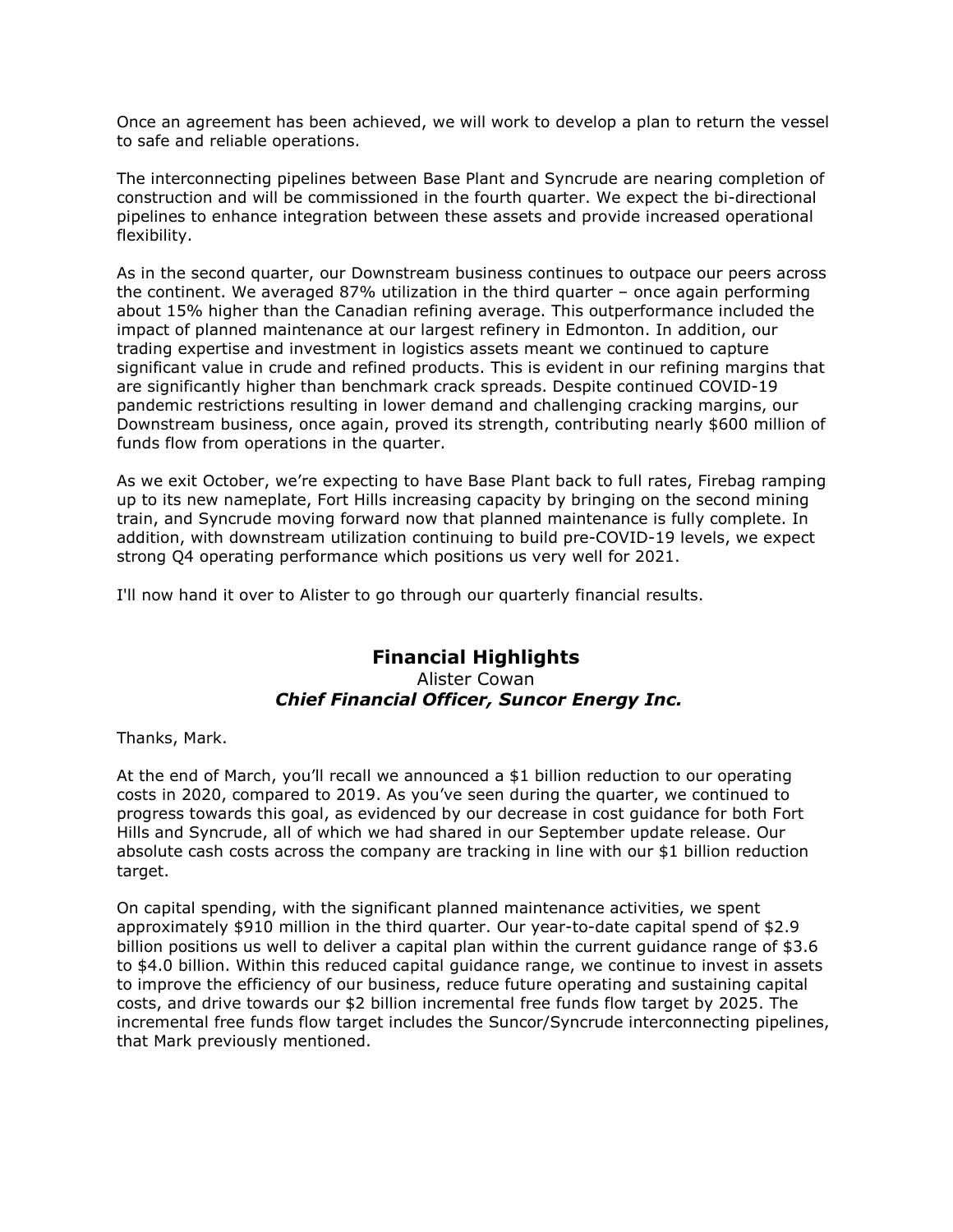These initiatives are expected to contribute to increasing shareholder returns in the future, as the vast majority of the \$2 billion free funds flow benefit is as a result of structural cost and productivity changes in our business and is largely independent of commodity prices.

 During the third quarter, we generated \$1.25 billion of cash flow provided by operating activities, which covered all our capital expenditures and dividends. We achieved this despite the operational performance issues that Mark discussed at Base Plant, some significant planned maintenance, and before we ramped up the volumes at Fort Hills and Firebag that Mark mentioned. We recorded an operating loss of \$300 million in the quarter, of which approximately half is related to higher derecognition charges of property, plant and equipment, and exploration and evaluation assets. These higher derecognition charges, just for some detail, are largely related to the incident at Base Plant and the surrender of the Frontier carbon lease.

 Our commitment to returning value to shareholders while maintaining our financial strength remains. In fact, during the third quarter, we returned over \$320 million to shareholders. Even after investing in cash flow growth projects we were able to deleverage the balance sheet and ended the quarter with total debt to capitalization ratio of 36.8%, so just to emphasize that, that does include all our capital lease obligations of approximately \$3 billion and does not net our cash position of \$1.5 billion. It also includes the impact of the income tax refund for the cash taxes previously paid, which we do expect to receive as cash in late 2021 – and that amount is currently estimated to be approximately \$800 million. If I look at the debt metrics, this amount will reverse when we receive the refund in 2021 and that would take our ratio down close to 35%. And as I look at debt going forward, I am looking at over the next 12 to 24 months and a trajectory of cash flow debt levels and the accounting impacts of certain transactions such as impairments and debt metrics. All of these combine as we make decisions of future capital allocation over the next 12-24 months

And with that, I'm going to pass it back to Mark to discuss the outlook.

### Mark Little  *President & Chief Executive Officer, Suncor Energy Inc.*

 Great. Thanks, Alister. Earlier in October, we shared with Suncor employees plans to reduce our overall workforce by 10-15% throughout the next 18 months. We did not take this decision lightly as we know this has real impacts on our employees, who have worked hard to contribute to the strength of the company. However, we are making decisions that take into account the long-term health and sustainability of Suncor which is pivotal for our future success. These reductions are primarily associated with process and technology improvements and will occur with the implementation of these improvements across the business and are part of our progress to achieving our \$2 billion free funds flow from operations initiatives – but COVID has accelerated certain aspects of these changes. These technology investments reduce manual work, standardize processes, increase efficiency and clerical accuracy while reducing the need for supervision and review. It also includes expanding our AHS fleet in our mines. Further benefits are seen through reduced management layers, improving communication, enhancing flexibility in decision making, and better engaging employees on the front line.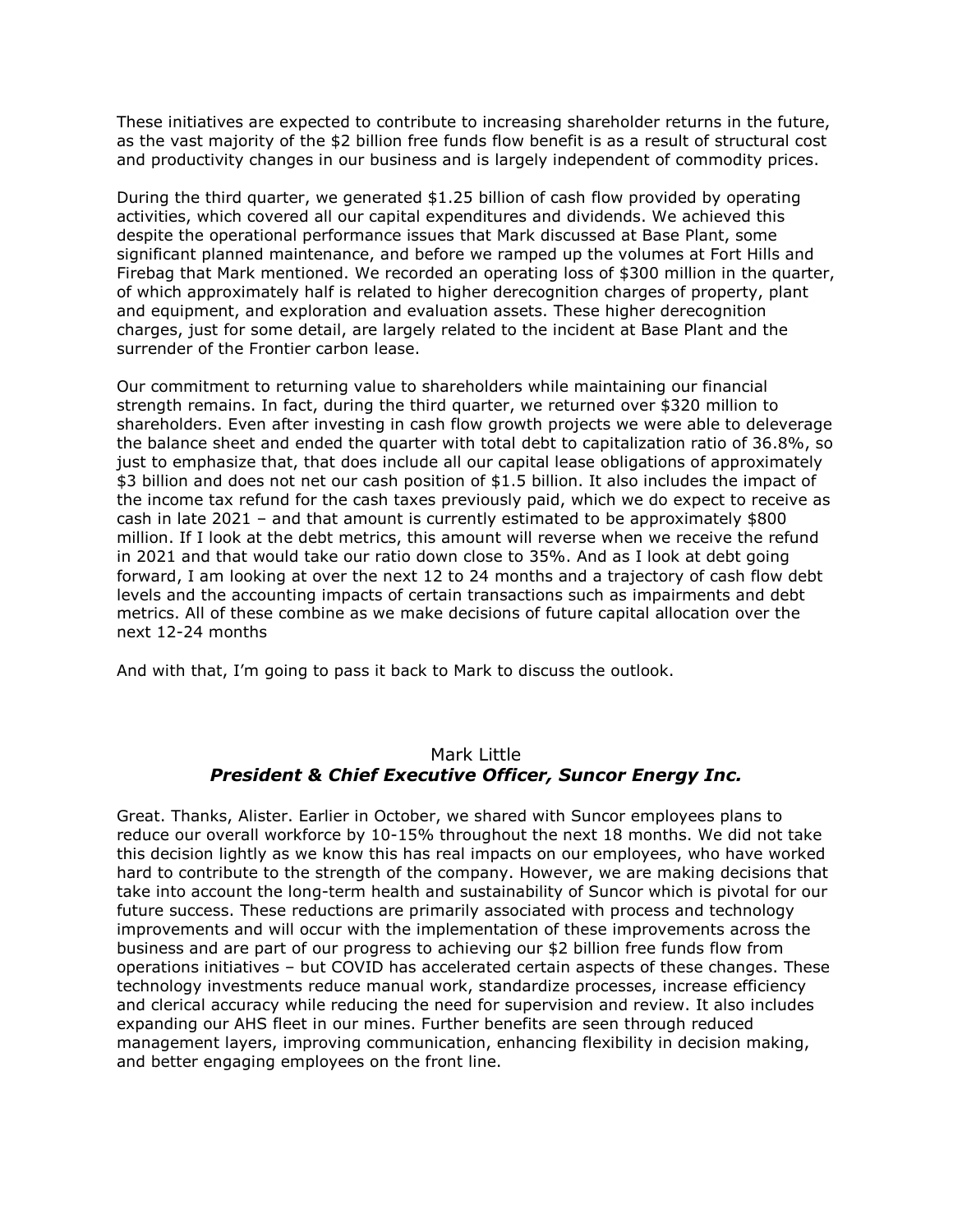We communicated internally on Monday that most positions in our Downstream business, currently located in Mississauga and Oakville, will now be based at our headquarters in Calgary and will result in workforce reductions which is part of the overall company reductions. These transition is expected to be largely completed in 2021, although we will adjust accordingly to make sure our employees stay safe during this uncertain time.

 As we head into the final quarter of 2020 with over 95% refinery utilization, we have confidence that the strong performance of our Downstream business will continue to lead the recovery. We believe our Downstream business is best in class. While we recognize the challenges to refining complexes across North America, our business, through physical integration, has a significant advantage due to its geographic location and is therefore positioned to disproportionately deliver impressive results. We remain firmly confident in its ability to deliver pre-pandemic levels of free funds flow with easing lockdowns and normalizing demand as we move into 2021 and beyond.

 We've also noted a shift in market commentary this year, where investors are encouraging companies to live within their means and focus on returns rather than just production growth. As you're aware, Suncor has long embraced this philosophy, which we continue to describe as value over volume. The industry has moved from an environment of resource scarcity to one of resource abundance, and therefore, an environment of extreme price volatility. An energy producer can still thrive in this environment with an emphasis on capital discipline, cost management, consistent generation of free funds flow and returning the cash to shareholders. Our reset cost and capital structure, low decline asset base, and physically integrated model, along with our continued investment in making our business more efficient through this downturn, will contribute to growing our free funds flow in the years to come.

 I've been 'virtually' on the road recently, meeting with many investors and I would like to address three themes that just keep coming up in all these conversations.

 As we move into 2021, we remain extremely disciplined on our capital spend. We've said in the past calls, at our US\$35 WTI price, we would expect a similar capital profile to 2021 as 2020. Assuming WTI pricing in the low \$40s, we anticipate a moderate capital increase next year of approximately 10 to 15%, and part of this is because of the scheduled 5-year turnarounds next year. We also anticipate a 10% increase in 2021 production. As you are aware, we and our joint venture partners, like most of the industry, have restricted investment across many of our assets this year, resulting in a more moderate production outlook than what was communicated, pre-pandemic, at the beginning of 2020. We're working on finalizing our 2021 budgets and plans, consistent with prior years, we expect to release the 2021 corporate guidance later in Q4.

 With M&A starting to take off, I want to also be clear – we remain steadfast in our three criteria that must exist for M&A to occur. One - high-quality assets, and secondly, synergies that can be achieved by combining the assets to increase shareholder value, and thirdly, the transaction must be accretive for our shareholders. I can't overstate it enough - we did not cut our capital budget, operating costs, and reduce our dividend, to leverage up our balance sheet to do M&A

 We're also getting asked a lot about energy transition and our investment approach going forward, either organically or inorganically. I'd like to point out that we've been participating in energy transition for a significant period of time. We've allocated billions of dollars in capital towards advancing bitumen treatment technologies at Fort Hills, with resulting GHG emissions in line with the average crude barrel refined in the U.S on a wells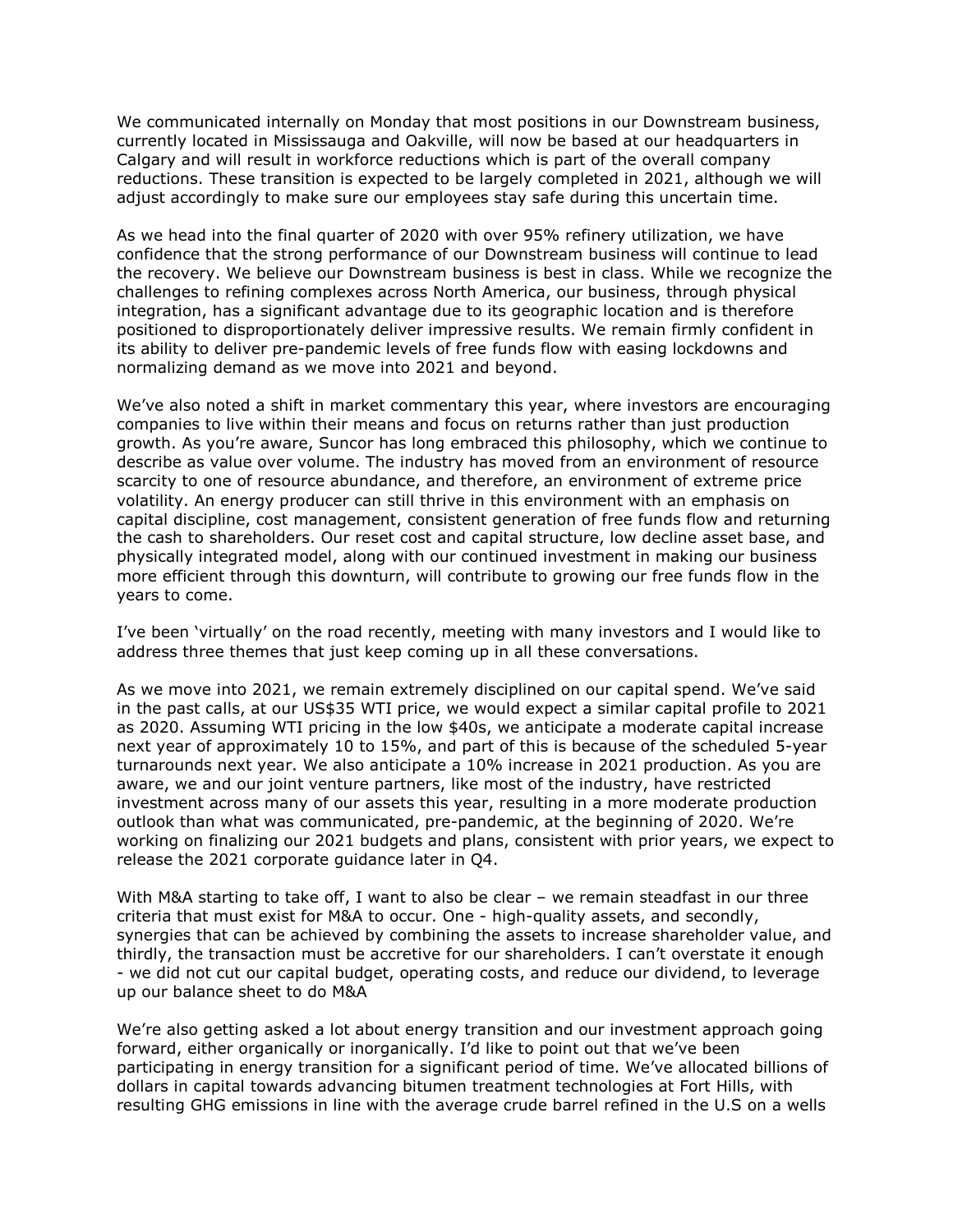to wheels basis. Further, we own Canada's largest ethanol plant and generate power through efficient cogens and wind farms, which allows us to export approximately 600 MW of power to the grid, displacing higher sources like coal. In our portfolio today are projects like our sanctioned 800 MW Cogen at Base Plant or our 200 MW Forty Mile wind project, as well as several other biofuels investments like Enerkem and LanzaJet. Interestingly, just very recently in the last couple of weeks in Edmonton, Enerkem just made their 1 millionth liter of ethanol from municipal garbage, so that's an exciting milestone.

 Our investments in any form of energy are always governed by our ability to fund the projects, to generate competitive returns on capital and contribute to our ESG targets, specifically our 2030 goal of reducing GHG emissions intensity by 30%. We will not invest in energy transition projects that don't meet our corporate hurdle rates or projects in areas where we do not bring some expertise to the table and add disproportionate value. Cleaner energy from our operations and cleaner energy for our customers are two areas where we can, and will, bring our expertise to the energy transition. In the mean-time – we fully expect to continue to leverage our investments and produce oil resources for many decades to come, with better and better ESG results. As we've stated – our purpose is to provide trusted energy while enhancing peoples lives while caring for each other and the earth! And team Suncor is doing this with vigor!

 To summarize, our near-term primary focus is on the safe and reliable operations of our assets. Doing this allows us to strengthen our financial advantage, meet our target of returning 6-8% cash returns to shareholders and to grow the cash flow of the company by 5% a year. The decisions we've made this year give us the ability to advance all of these areas in 2021, rather than being forced to choose amongst them. We expect to make significant progress on all of these important areas in 2021

And with that, I'll turn it back to Trevor.

 **Trevor Bell:** Great, thank you, Mark and Alister. I'll turn the call back to the operator now to take some questions. Operator?

### **Q&A**

 **Operator:** Yes, sir. (Operator Instructions). And your first question is from Greg Pardy with RBC Capital Markets.

 **Greg Pardy (RBC Capital Markets):** Yeah. Thanks. Good morning. And thanks for the rundown. Couple questions, maybe the first one, Mark, is just to pick up on the bidirectional pipeline, just curious how close that is going to get you think to the objectives you laid out a few years back, which included then sort of sub \$30/bbl Opex and 90% utilization rate. Is that going to do it, or do you think there's a lot more work to do there?

 **Mark Little:** Well, it's interesting, Greg, and thanks for your question. We've made a lot of great progress and the Syncrude came in 2019 delivered their second best ever utilization. So, on the reliability side, our target of 90%, I think we're– this will actually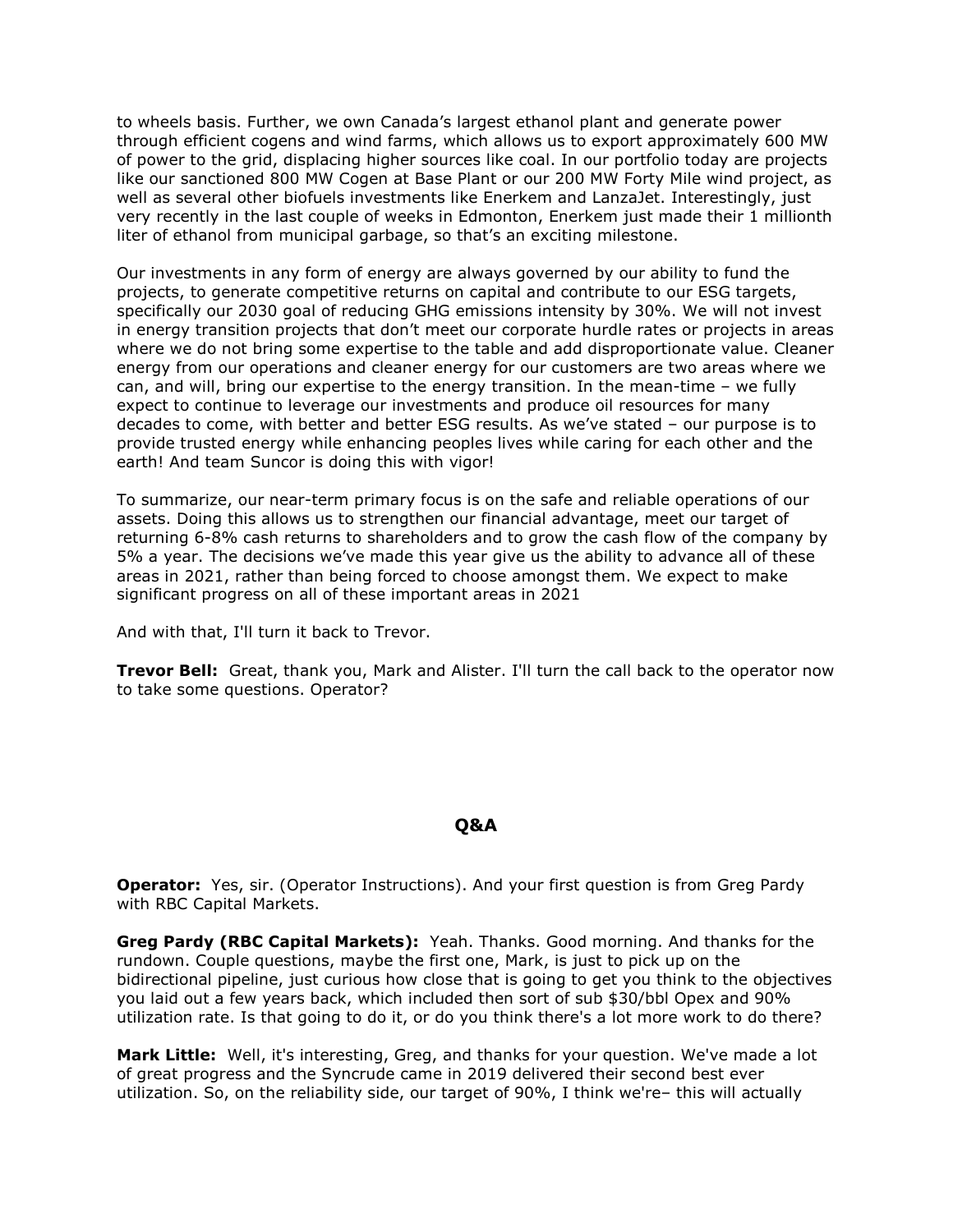give us the infrastructure we need to be able to deliver it. On the cost side, we said \$30, we have more work to do. The owners have been working hard to figure out how do you collapse the cost structure to get to that \$30. And so, there's lots of discussion going on amongst the owners and quite frankly, you know, I'm really encouraged with the – with some of this stuff that's going on recently and hopefully we'll make some progress and get that across the goal line.

 **Greg Pardy:** Okay. Terrific. And then the second thing is that I just want to pick up on the integration, the physical integration you guys have in the business, which really extends into the, you know, the 1,600 retail sites you have. So, in a, you know, in a world in which we're living and, you know, whereby you want to take your debt down and so on, how critical is it that you would own all of those stations or would it suffice to have control over them? … Imperial a few years ago sold retail stations off for a huge price. Just curious how you think about that now?

 **Mark Little:** Well, I think it's important to note that half of those stations, we don't own. So, we only own about half of them. And – but one of the things that we're finding, Greg, is and you see it in the downstream results when we're 15% above the Canadian market. We think this direct connection to the consumer and seeing the change in consumer habits and behaviors and stuff has been a real advantage in being able to deliver the downstream results. So, at least, in the near term, we don't see this as a priority.

**Greg Pardy:** Okay. Terrific. Thanks very much.

**Operator:** Your next question is from Neil Mehta with Goldman Sachs.

 **Neil Mehta (Goldman Sachs):** Great. Well, thanks, guys, for taking the question. The first question is just on refining. You guys came out with a view a couple of months ago that, think, some of us were skeptical of that, you know, oil would be sitting here at \$35 and that refining – your refining utilization would be inflecting. And, I guess, oil is in here at \$35 and your refining utilization was 87%. Can you just talk about durability of that refining utilization as you see it? And given how challenged most of North America refining is right now, whether you see / your ability to sustain that as you go through 2021.

 **Mark Little:** Yeah, Neil, great question. I mean, nobody really knows, the second wave of COVID is a bit of a challenge. I think the relative performance of us relative to the market, we're extremely confident in because of the physical integration you talk about.

 The good thing about it is we're seeing right now in the markets, gasoline's off something like 5% in North America, probably 5% to 10% on the distillate side, jet's off 50%. So, you know, could this soften if we get a big wave and everybody shuts everything down? I think it could. Do I see it going back to where we were in the second quarter? I don't. Because lots of governments are working very hard to keep their economies going. I think it's far more apparent now that we're really balancing three challenges. The COVID physical health issues, the mental health issues, and then the economic issues, and the economic issues are very significant as you know.

 **Neil Mehta:** Very clear. And, Mark, you said in the press release, but I think a lot of folks agree that the operations this year have been not where you want them to be. Obviously, you had some volume guides and some of your peers have been outperforming you from an upstream performance perspective. How do you – when you do the look-back of what's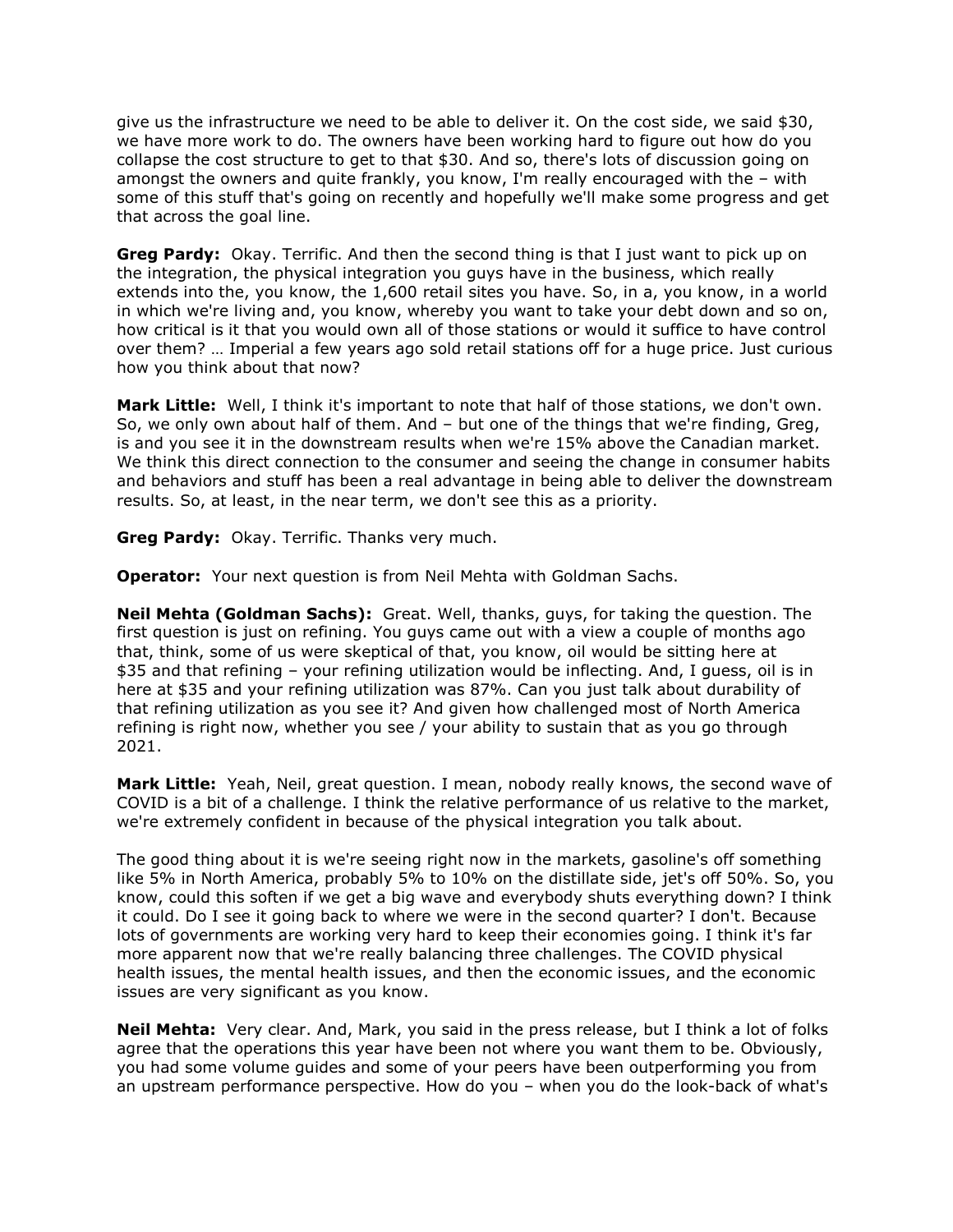gone wrong, what do you think is the core of it? And how do you think about the pace of inflecting going into 2021?

 **Mark Little:** Yeah. Great question, Neil. Part of the issue is anytime an incident occurs you look back and find something where we didn't have the discipline that we needed to be able to do it. We could literally sit and look at the last decade where we've made, I think huge progress on improving the operational excellence and execution of the company.

 Was it perfect? No, it hasn't been because we had these incidents. But it's amazing how when we go and look at other fundamental indicators, like right now we're on track probably to have the best safety year in the history of the company. So, there's lots of positives that are happening.

 Yes, this incident happened. This just needs to be 24 hours a day, 365 days a year, a relentless focus by our operating organization. That's the conversation that us, as a leadership team, and I've been having with all the operational leaders in the company and it has our 100% focus to deliver and meet the expectations of our shareholders.

**Neil Mehta:** Okay. Thanks, Mark.

**Mark Little:** Thanks, Neil.

**Operator:** Your next question is from the line of Manav Gupta with Credit Suisse.

 **Manav Gupta:** Hi, guys. Thank you for taking my question. In the past, you have highlighted some of the issues of ramping-up Fort Hills because of the production curtailments. Now that these curtailments are gone and you talked about in earlier in the call, do you actually see Fort Hills performing up to your expectations as to it can run the way you designed it initially? Would these production curtailments get removed – getting removed, help you out at Fort Hills?

 **Mark Little:** Yeah, Manav. Thanks for the question. I mean, essentially, we fully expect Fort Hills to get to full rates and perform as originally designed. The question is, is how fast will we get there. And part of the issue with it is we've shed an enormous amount of costs through this. We took \$200 million out of OpEx and \$100 million out of CapEx this year. So, by bringing on the second train and going to 120,000 - 130,000 bbls/d, we essentially retained that benefit. And so, we're not spending that money.

 And what we're wanting to do is ensure that as we step-up, it's done in a disciplined way so that we're collapsing the cost structure. That's what we need to focus on in 2021. So, quite frankly, I'm not really expecting it to get there in 2021, but this is an area that we're continuing to work with our owners, and we'll let you know as we get out with guidance.

 **Manav Gupta:** A second quick follow-up is, you guys actually generated about \$400 million in free cash in refining, which I don't think any refiner out there is able to match up, but you also have a unique perspective. You are operating both in Canada and in US, and I just wanted to understand, is there a big difference in the refining margin capture in the Canadian assets versus the US assets because most US refiners are really struggling on the free cash flow front, and you, as a company, were able to make about \$400 million in free cash in 3Q. So, I'm just trying to understand what's driving that?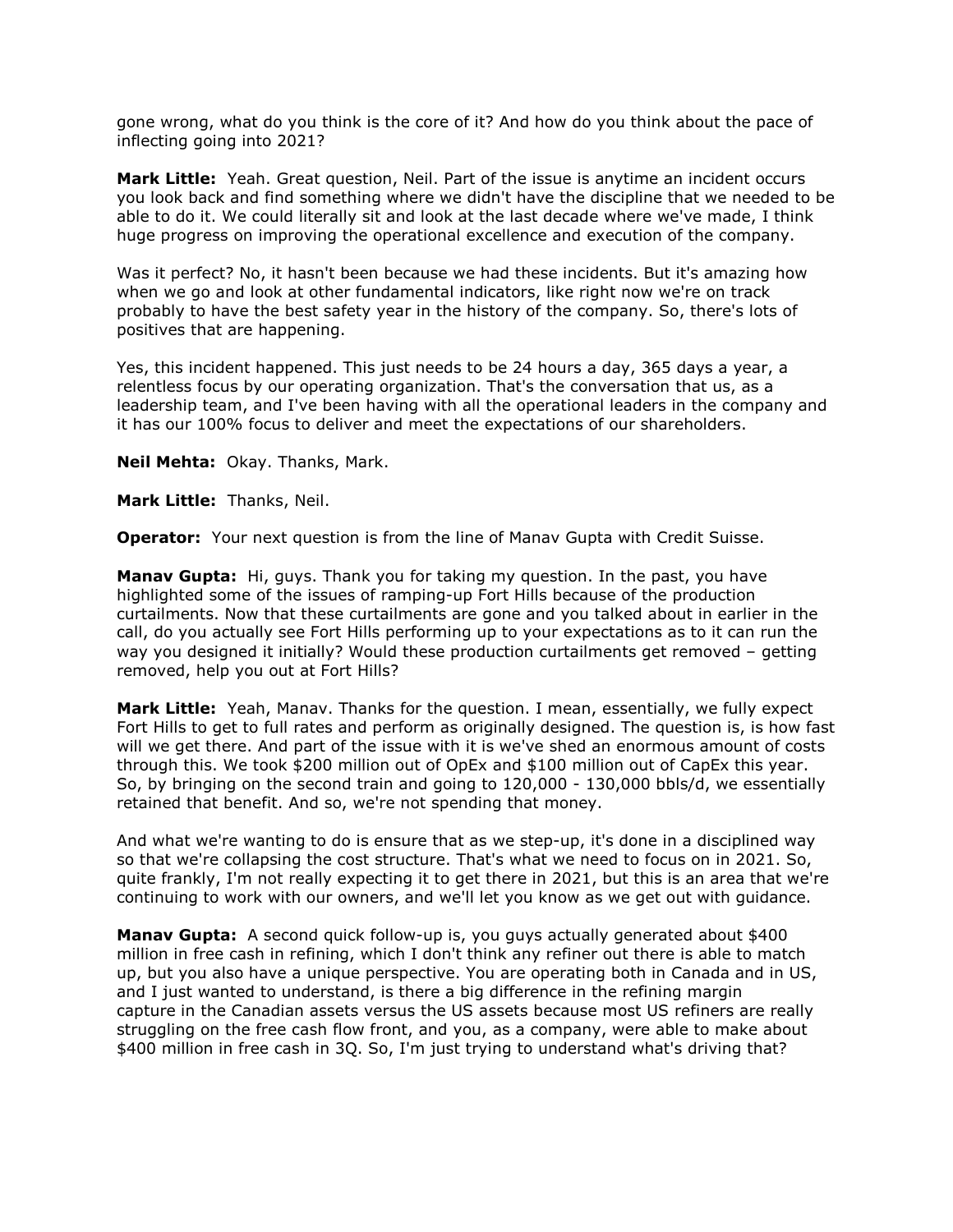**Mark Little:** Well, it's interesting because, Manav, every customer or every refinery, actually, has its unique signature because it's the crude that runs and the market dynamics and those sorts of things. All of our refineries are actually good performing refineries. And so, it depends, like our Edmonton refinery tends to be a little stronger, but partly because it runs very heavy crude and physically integrated with the oil sands. That's not true of Denver, as an example. So, it's not nearly as good as in Denver is what we would see in Western Canada. But Denver is competitive with some of what we see in Eastern Canada. So, it just depends on crude slates, market dynamics, market competition but, you know, Denver is doing fine.

 **Manav Gupta:** Thank you for taking my questions.

**Operator:** Your next question is from the line of Phil Gresh with J.P. Morgan.

**Phi Gresh (J.P. Morgan):** Yes. Hi. Good morning. First question, on the workforce reductions and the expectation that they'll contribute to the cost savings initiatives that you've laid out. How much – and I apologize if I missed it – did you quantify how much you expect that to contribute, say, starting out, I would think, in 2021?

 **Mark Little:** Yeah. In 2021, it's a little hard to say, Phil. Like, you know, when you go and look at it, we said we were going to increase our cash generation capability by \$1 billion. If you look at the cost reductions we have from head count right now it would add something like \$300 - \$400 million of structural change in our cost structure. And then even some of implementations that we did this year, we think about 30% to 40% of that structural. So, if you take our headcount reductions what's the structural cost reductions, we ended up getting this year. You're getting very close to our 2023 target. But some of these reductions won't happen until early 2022. So, it's going to be a little noisy as we go through some of these changes. You will see part of this in 2021. But some of that might just get offset with restructuring charges and such that we would expect to show up.

**Phil Gresh:** Right. Okay. And with respect to the comments you made about the turnaround schedule, the every five-year turnaround scheduled for next year, how do we think – with the 10% increase in the production that's coming, how do we think about the mix of that in terms of where the turnarounds are and how much is upgraded production growth versus - non upgraded.

 **Mark Little:** Well, when we go down because we're taking our big upgrader at Oil Sands offline for it's one in a five-year turnaround. And when we go down with that, a bunch of the mine production will go down at the same time. So, I think you'll see stronger relative upgrading performance next year versus this year, just because of this incident that we've had. And it's one of the reasons that our production is only up 10% because if it wasn't for the turnaround we'd be up further.

 **Phil Gresh:** Right. Right. Okay. And just one last question on the balance sheet, I mean, how do you – how are you thinking today about the longer-term target leverage level, whether it's the debt to cap commentary initially, or debt to EBITDA? Just what do you think is the right level to be at, if oil is in the 40s?

 **Alister Cowan:** Yeah. I mean, Phil, it's Alister. I always say that we're getting very close to the level at which we are able to move forward and start to increase the – both our shareholder returns and capital investments. I am very comfortable with where we are today, particularly if we're in this sort of low \$40 oil price level. You know, there's lots of noise going on around the debt to cap metric, particularly when you saw that, you know,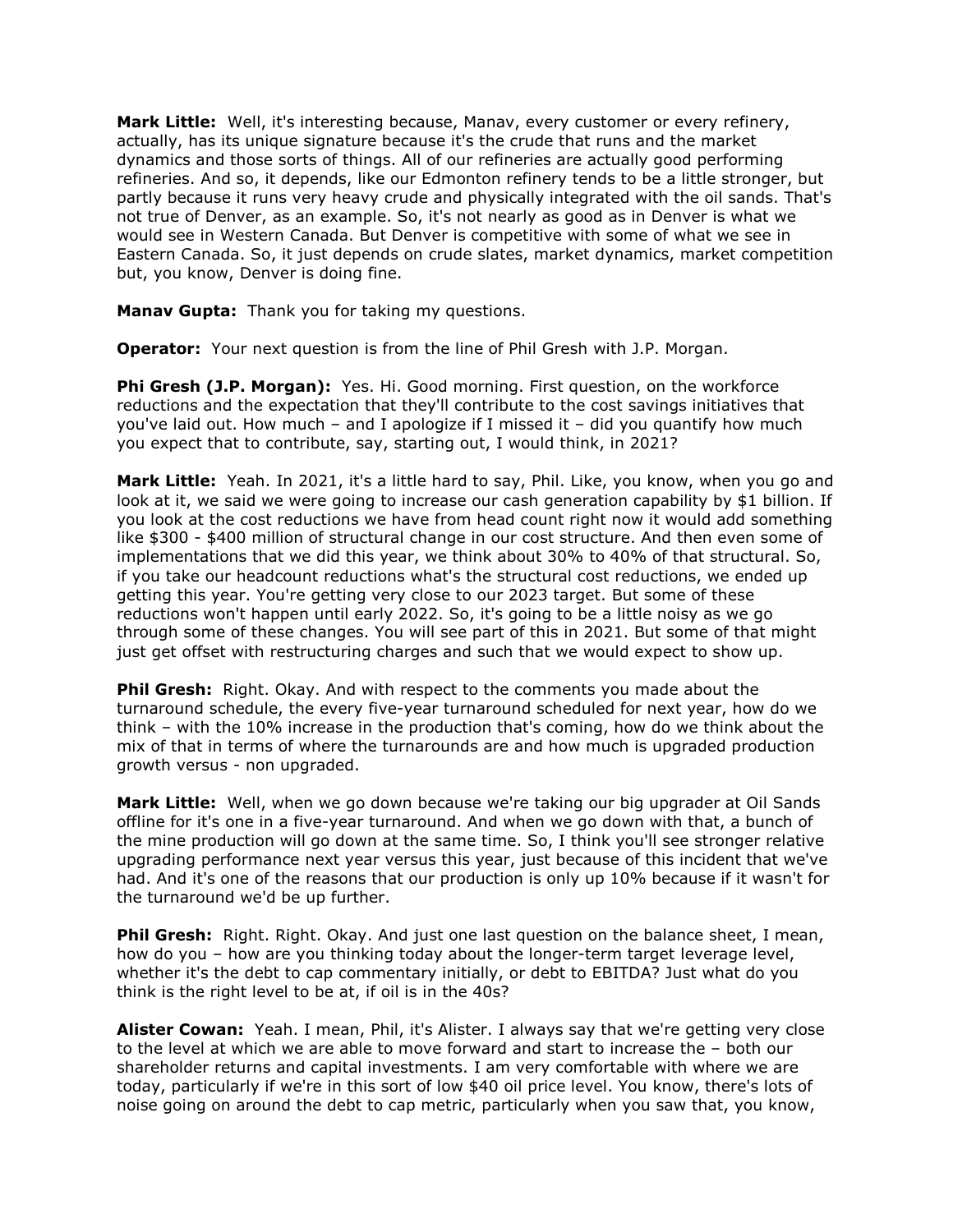some of the impairments that we've taken, some of the accounting issues. I really think a cash flow or a EBITDA metric is the one that is always pretty critical here. But, as I said, I'm pretty comfortable with where we are today at around low \$40 oil prices. And, I think, we have a great capacity to be able to start to look at what we want to do in shareholder returns as we move into 2021.

**Phil Gresh:** Great. Thanks, Alister. Thanks for the comment.

 **Operator:** Your next question comes from the line of Prashant Rao with Citigroup

 **Prashant Rao (Citigroup):** Hi. Good morning. Thanks for taking the question. I wanted to touch back on the downstream. I know it's been asked about already a couple of times on the call, but your margin capture has been quite strong, particularly versus your sort of suggested indicator all year, even stronger than it was sort of in 2018 and 2019. And, I think, we have some of the pieces in the answers that you've given here, but I sort of just wanted to ask it another way. If we would bridge the moving parts, how would you think about the, you know, how much is sort of, let's say, at the refinery itself in terms of, you know, how you're operating the assets versus the midstream and logistics and retail pieces that are also part of that segment? And I think we all have struggled to appreciate the contributions from – of different components there. So, any color would be helpful particularly with reference to sort of this quarter and this year really.

 **Mark Little:** Yeah. Thanks for the question. You know, it's interesting because we tend to look at the integrated margin. We will pull it apart to look at the performance of each segment of that, but not necessarily on a quarterly basis associated with it. One thing I would tell you though is, if you look at refining as an example, you know, it's a very substantial fixed cost business. And so, part of the issue with it is if you can't get your utilization to like notionally 80%, although we were below that and generated cash in the second quarter, but it's very difficult to get these machines to actually make any money. So, utilization is super important. So, the integration with the retail consumer and our ability to get our utilization rates up above the market is super important for us to be able to generate cash flow. So, you know, I don't have a great answer for you, but the focus is really around that entire system operating at higher utilization rates is one of the key reasons why this set of assets is generating cash.

 **Prashant Rao:** Okay. Thanks. I appreciate that, Mark. And then just to follow-up on the upstream, just sort of looking at the Q-on Q movement in Oil Sands, you know, volumes are down 6% obviously, had some operational issues that you've come out of now, but you managed to keep your cost per barrel fairly controlled. I sort of wanted to dig down a little bit into just broadly speaking across the Oil Sands asset base. Could you give us more color on what drove this? And specifically, if we should be thinking about elements here to keep in mind as we talk about Q4 and going forward, maybe upgrading costs were less or if there was there's other things that you were able to - levers you were able to pull that - that may be are ratable as we go forward here.

 **Alister Cowan:** I'll take that one more, Mark. I think it's a general focus across all parts of our business not just Oil Sands, but then in the downstream and in the corporate functions around making sure that we only spend what we need to spend, looking hard at everything that is going out the door, and a real focus on reducing that as we go forward. And we've talked about that really as part of that \$ 1 billion OpEx reduction that we announced in March. And we're making great progress on that. So, that's really my overall answer.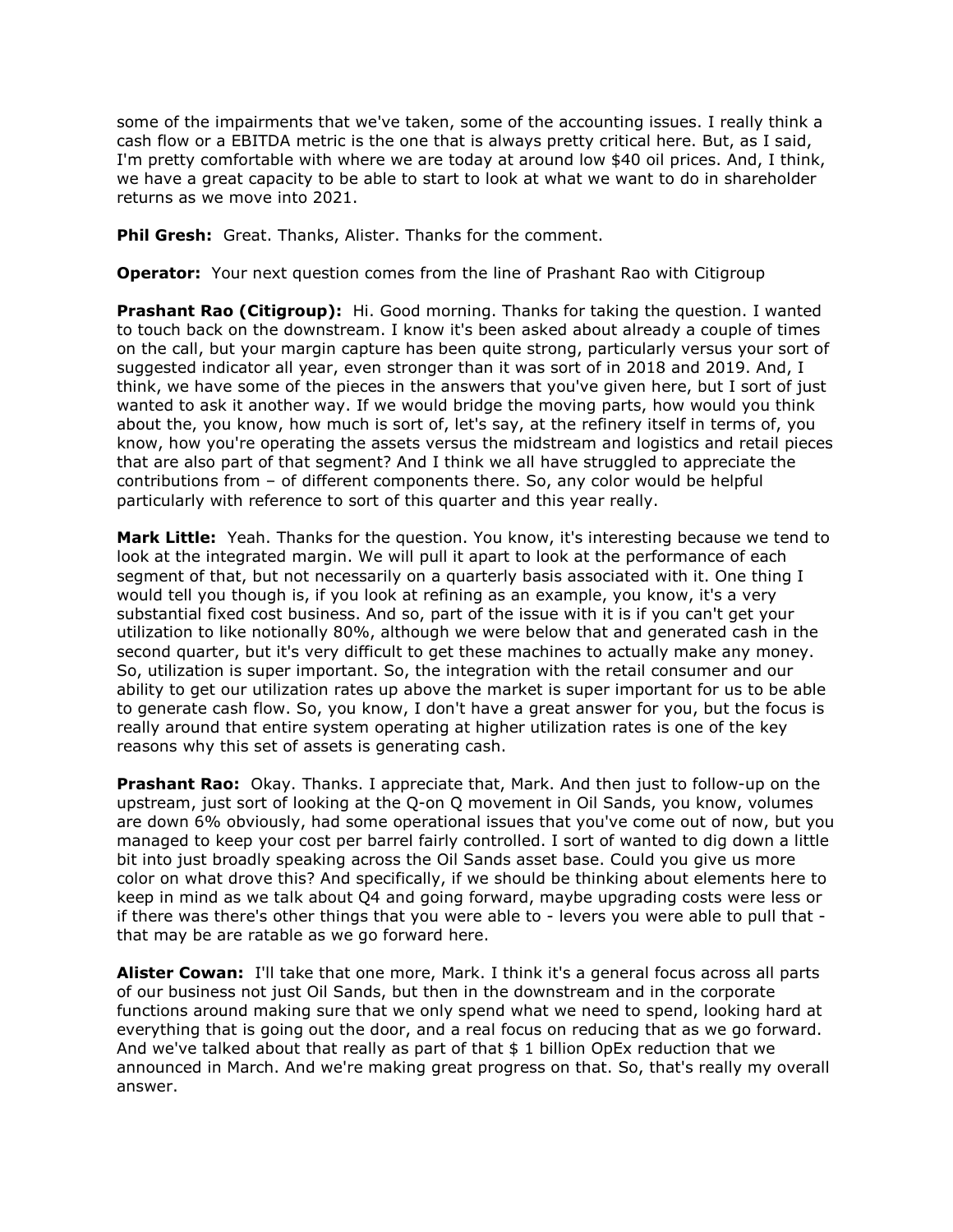As we look forward into 2021, we've announced some additional structural reductions. But as Mark said some of that benefit will be offset by restructuring charges. But we are taking the underlying core structure of this business down, and that would be consistent with our \$35 breakeven cost.

 **Mark Little:** And maybe the one thing I would add to that is, it's interesting because we've been talking about this now for, I don't know, a couple of years where we've been talking about generating this incremental \$2 billion and such. And I think to some degree that conversation has been relatively abstract. Now, we're seeing the implications of it as we start to restructure the company. We are reducing our head counts and such. And so, these are real structural changes that are fully driven by our journey around Suncor 4.0 and such, some of the timing is just getting adjusted based on COVID. And – but, you know, we're very excited about the change going forward despite the fact that we know how challenging this is on our people.

**Prashant Rao:** Alister and Mark, thank you very much for the time. I appreciate it.

#### **Mark Little:** Thanks.

**Operator:** Your next question comes from the line of Asit Sen with Bank of America.

 **Asit Sen (BofA):** Thanks. Good morning. Mark, thank you for the – a little bit of a peek into 2021 capital spending scenarios, just about sustaining capital, I think, in the past, you've highlighted a number between \$2.75 and \$3.75 billion each year. How should we think about that number in 2021 given Fort Hills, some of the other changes that is taking place in the portfolio, as well as cost-cuts?

 **Mark Little:** Well, we fully expect it to be in that range, it's going to be higher in that range. This year, in 2020, with the cuts that we did, we went below that range. I think, we're sitting somewhere between \$2.2 and \$2.4 billion this year. You know, next year, I think, it's going to be in the mid-3's. We have not only, do we have our largest upgrader turnaround, Syncrude has their big coker offline next year as well. So, you know, there is a lot going on next year. But – so our capital mix is actually changing quite a bit as we go into next year, but it will be in that range.

 **Asit Sen:** Got it. Thanks. And then, Mark, Suncor has a significant offshore asset base. Is there a scope to rationalize some of these portfolio, whether it's in North Sea or the East Coast of Canada?

 **Mark Little:** Well, it's interesting because, I guess, the question is, is the asset base getting rationalized right now. Like you heard, you heard Husky talk a little bit about, through this merger and such, talk about the plans for West White Rose. We really have no money in there associated with it. But at all points and times, we're looking at our asset base and trying to figure out can we get more out of it than we would if we just carried on the current course and path. So, you know, we're always asking ourselves those questions. But we like the offshore base because it actually generates. We're so physically concentrated in a very small geographic area that it gives us some really good diversification to our cash flow resilience, which has been important during the forest fires. It was important during COVID quite frankly, and so, we like the asset base and we think that's a real good compliment to the company.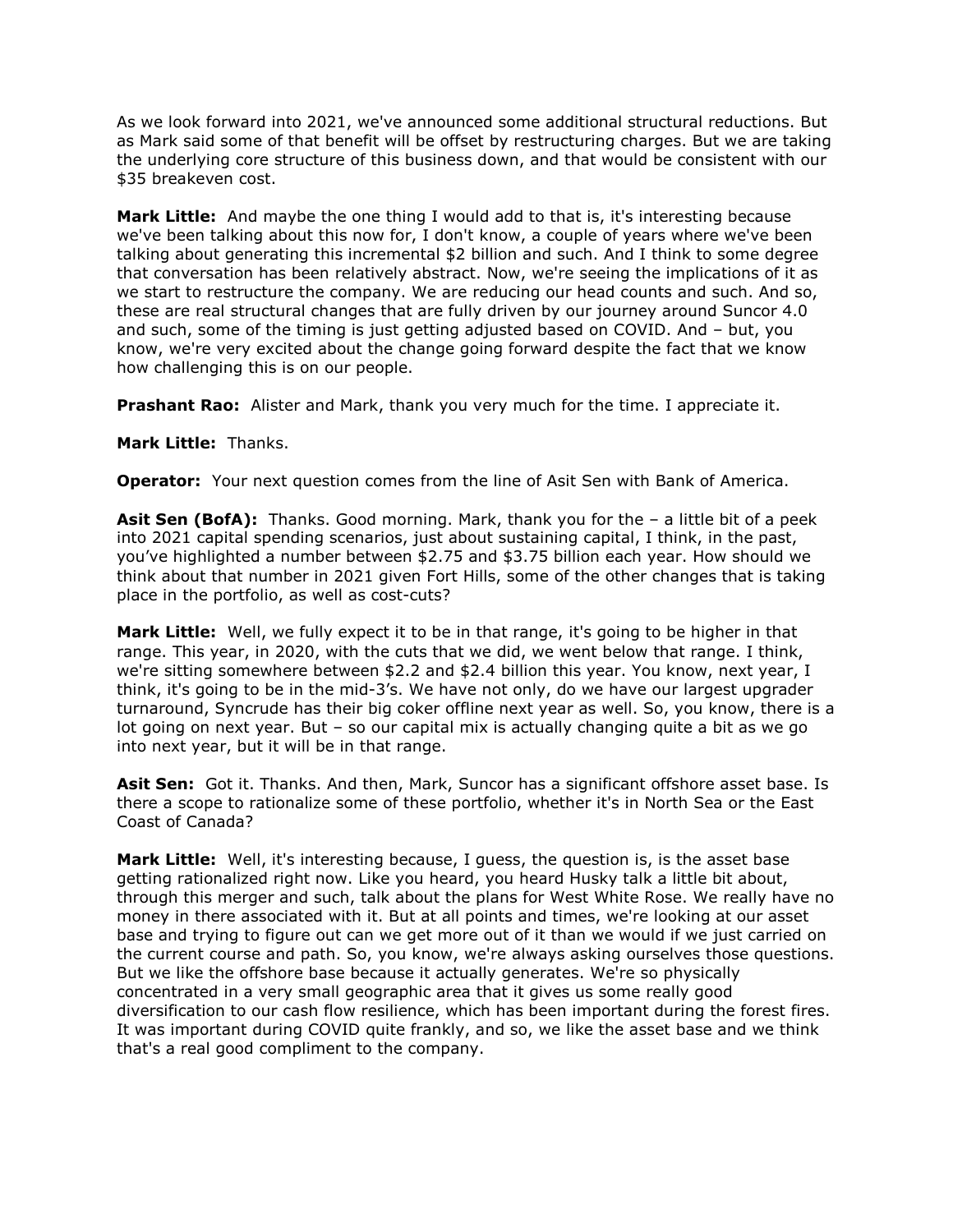**Asit Sen:** Thanks, Mark. And if I can squeeze one, one in – on consumer channels you were very clear on when you talked about ethanol and retail. How about EV charging station initiative? You've talked about that in the past. Could you elaborate what's going on in that strategy?

 **Mark Little:** Yeah. Right now, we don't have any specific plans to be able to increase that, although we're looking at it and spending quite a bit of time just trying to understand how all these assets are performing. So, this – that we're actually just coming up to a session to talk about all these investments that we've made and how they're performing. So, we're – so, I actually don't have the specific information for you. But we're not planning to invest more until we understand how it's performing in some detail.

**Asit Sen:** Appreciate the color. Thanks.

**Operator:** Your next question is from the line of Mike Dunn with Stifel FirstEnergy.

 **Mike Dunn (Stifel FirstEnergy):** Thank you. Good morning, everyone. I guess maybe two or three questions, if I could. First, probably for Mark. Forgive me if I missed it, but did you or can you address the, I guess, the root cause of the incident there in August and, you know, and talk – maybe talk about if there been implemented changes since then? And I've got a couple of follow-ups.

 **Mark Little:** Yeah. I mean, part of the issue with it is we had some vapor exit a tank that ignited, and that was the cause of the incident. It should not have happened with all the standards and such that are in place. And so, for sure, every single time we have an incident, we go through and try and understand, how could this happen with all of the controls and processes we have in place. We then try and understand, okay, well, what happened. And then, we go and look at, well, where are we doing this or across the rest of the company. And do we have the proper standards in place to ensure that what we learn from this incident is factored in so it doesn't happen again.

 And so, we're going through that process now and, like I said, every single time there, – we don't use the word, or try not to use the word accident because we know that, with proper controls, all of this can be done and done safely. So, that's the process we're into now.

 **Mike Dunn:** Okay. And then, you know, I do recall, I guess, earlier this year when you and all of your other peers, you know, kind of changed the – had to modify your, I guess, your workplaces for COVID and what not. There were questions that came up about, you know, whether any of that would lead to operational, you know, interruptions or mistakes. Do you think that had anything to do with this incident?

 **Mark Little:** No, not at all. It's interesting because, in so many aspects of our operations, you're seeing the operating discipline strengthening through this period of time, which is very interesting. As I mentioned in my text, this will be the best safety performance in the history of the company. At least, that's where it's at today. So, you know, the diligence we're seeing in the operating organization is excellent.

 **Mike Dunn:** Understood. If I can move on to the downstream, you know, certainly appreciating your clearly explained views on the strategic importance of your retail network. I just want to clarify on comments you and your colleagues have made about the real time feedback I guess you're getting, that's helping you plan your final utilization. Am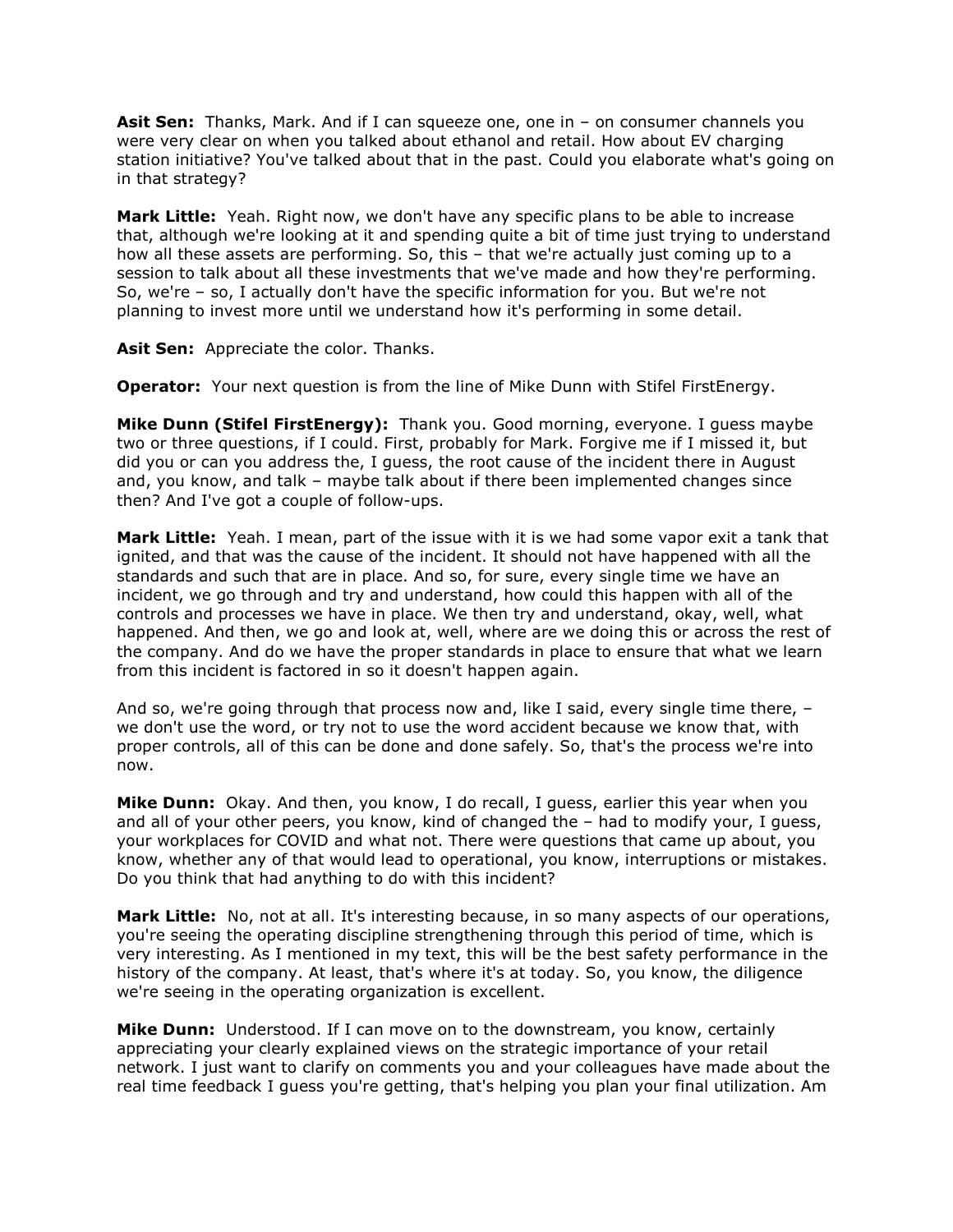I to understand that if you didn't own half of your retail stations that would be diminished? Is that the fair way to think about it?

 **Mark Little:** We think that with – if we didn't own the stations, the cash generation capability would be impaired beyond what you would just think of a retail station. Yes.

**Mike Dunn:** Okay. Okay. That's all for me. Appreciate that. Thanks, Mark.

#### **Mark Little:** Thanks

**Operator:** Your next question comes from the line of Chris Tillett with Barclays.

 **Chris Tillett (Barclays):** Hi, guys. Good morning. Just one question for me, if you don't mind, if I look at your cash flow on the quarter, net of CapEx and dividends, it was effectively zero and you guys reported average WTI during the period of just north of \$40. So, I was just wondering if you could help us bridge the gap between kind of, you know, that break even that you reported this quarter at roughly \$40 versus the typical \$35 level that you talk about? Was that due to some of the outages and incidents in the period or are there other factors we should be considering?

 **Alister Cowan:** Yeah. Chris, I'll take that one. Effectively, I would say there are three things. Clearly, our production was down in the quarter. Then, what we assumed in the \$35 rate. The cracks were lower as you would have seen. Nothing, we would have assuming \$12 cracks in our \$35. And then the exchange rate was significantly higher. The Canadian dollar has obviously strengthened quite a bit in the last few months. So, those will be the three key things that are why it's higher than the \$35. And also I would say, Chris, you're assuming you're taking into all account, all the capital that we spend. That \$35 is just on sustaining capital and the dividend, not every dollar, and we're spending significant dollars on growth capital related to driving cash flow growth going forward.

**Chris Tillett:** Okay. Understood. That's fair. That's all for me then. Thank you.

**Operator:** Your next question comes from the line of Menno Hulshof with TD Securities.

 **Menno Hulshof (TD Securities):** Morning, everyone. I just have one point of clarification. You talked about a 10% bump on production into 2021 despite the five-year U2 turnaround. So, my question is, are there any other turnarounds embedded in that 10% year-over-year increase? And then as a follow-up to that maybe you can just remind us of the scope and duration of the five-year turnaround itself. Thanks.

 **Mark Little:** Yeah. I mean we're just trying to get this all finalized, so it wasn't intended as a guidance comment. It's just directionally correct. If you look at it – we'll provide some of this when we get into guidance, Menno, as we go forward here. But when you look at it, yes, like Syncrude is offline with their big coker next year. So, that's actually the biggest event that they have is when the big coker goes off. And U2, like I said, is the biggest event that we have in oil sands when we go through this. So, those are the two big ones.

 And then, you have to remember that like we have Terra Nova. Our assumption next year is, at this stage of the game, is that it doesn't return to service. So we, we're not showing any production from there. So, there's a few other contributing factors to that.

**Menno Hulshof:** Perfect. Thanks, Mark.